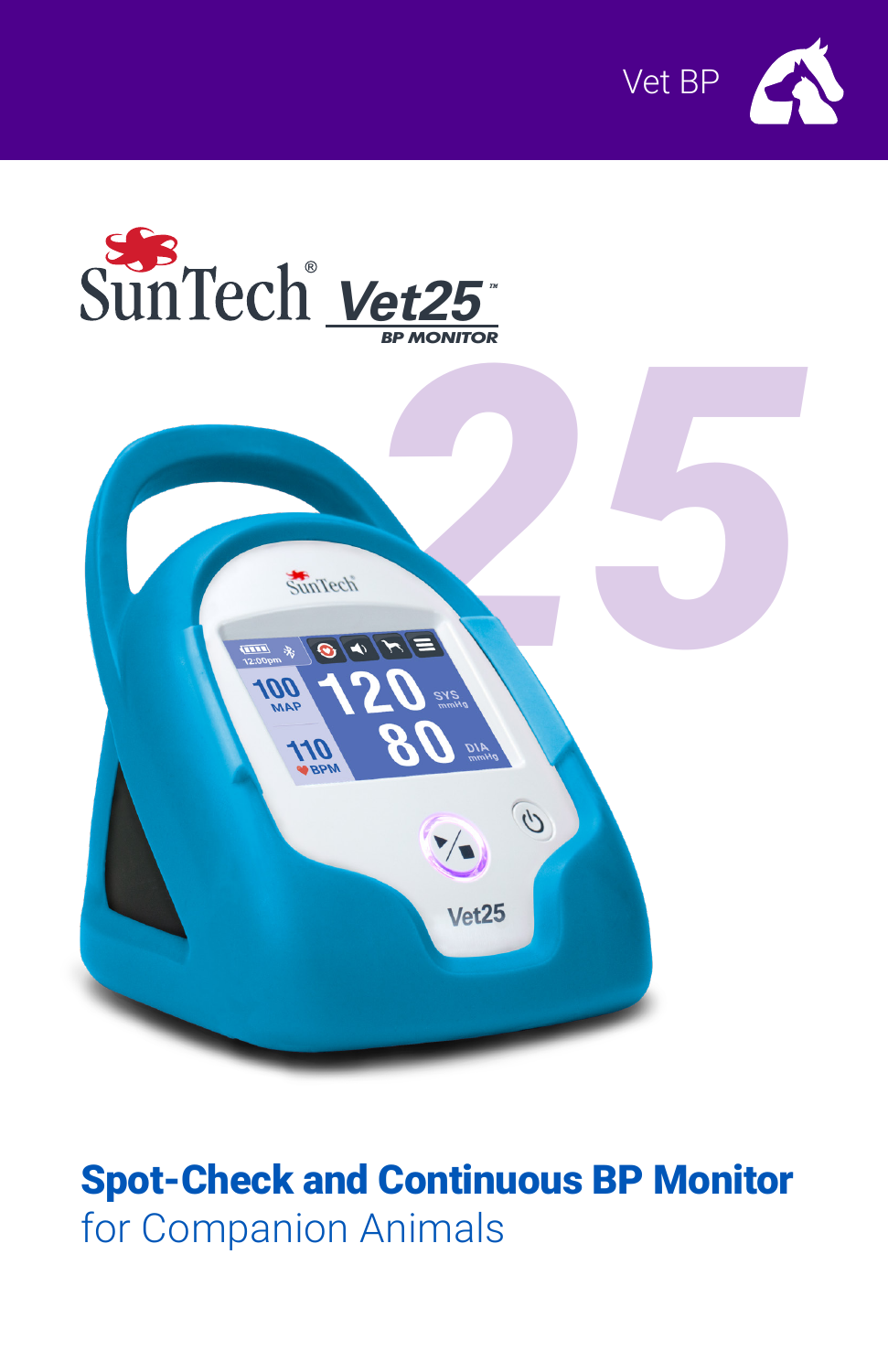# SunTech Vet25

The portable and rechargeable SunTech® Vet25™ monitor quickly and easily provides reliable blood pressure (BP) measurements for wellness exams, spot-checks, and while monitoring companion animals pre- and post-procedure. Intervals can be set to automatically take BP readings during a monitoring period. Utilizing SunTech's trusted Advantage™ VET BP technology, the Vet25 quietly performs motion-tolerant BP measurements, delivering accurate results. The intuitive, touchscreen interface provides users all of the necessary features for reviewing and analyzing BP data.

## Standard Features

| <b>Reliable:</b>      | Due to SunTech's motion tolerant technology, the Vet25 has a high<br>success rate for BP readings.                                                                                              |  |  |
|-----------------------|-------------------------------------------------------------------------------------------------------------------------------------------------------------------------------------------------|--|--|
| <b>Simple to Use:</b> | Intuitive touch screen interface provides all necessary features for<br>reviewing, analyzing, and transferring BP data. Designed for<br>animal hospitals, not researchers.                      |  |  |
| <b>Accurate:</b>      | BP algorithm was specifically developed for companion<br>animals by experts at a leading vet school.                                                                                            |  |  |
|                       | <b>Continuous Monitoring:</b> Monitoring during procedures is simple with user-defined intervals<br>for BP measurement.                                                                         |  |  |
| <b>Memory:</b>        | Up to 960 data points are retained, even when device is powered<br>off. Users can select specific measurements from the device<br>memory and perform automated BP averaging.                    |  |  |
| <b>Portable:</b>      | Battery-operated device easily moved to different monitoring<br>locations.                                                                                                                      |  |  |
| <b>Rechargeable:</b>  | Battery recharges when device is plugged into AC power, reducing<br>disposable battery waste.                                                                                                   |  |  |
| <b>Data Transfer:</b> | Data can be transferred to a<br>data trending and reporting<br>software application for a<br>PC using Bluetooth. Use the<br>PC application to export<br>reports in either PDF or CSV<br>format. |  |  |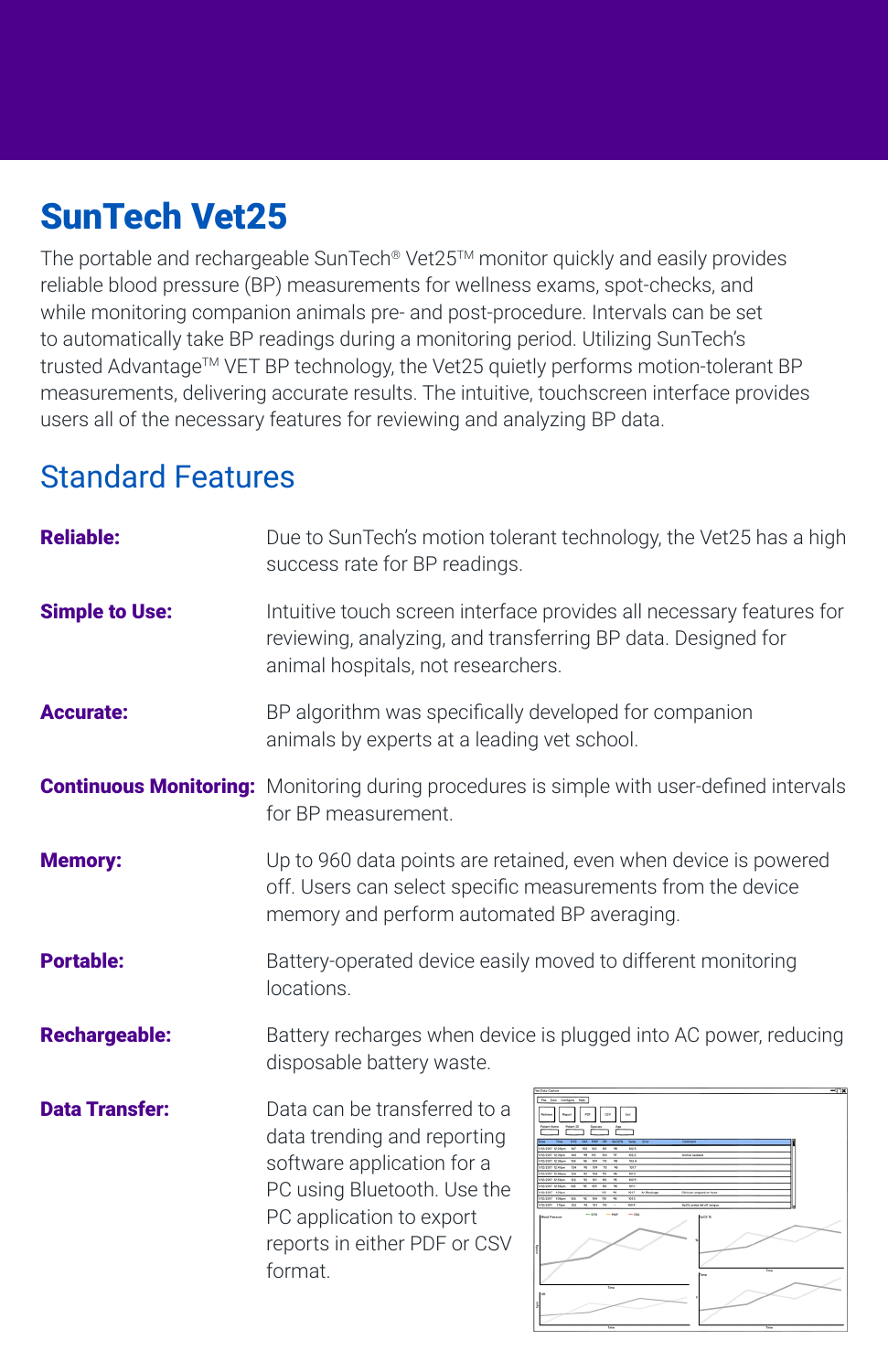

# Technical Specifications

## The Vet25 Includes:

- Vet25 System Monitor
- Protective Armour in Flamingo Pink, Peacock Blue, or Tree Frog Green
- Veterinary Blood Pressure Cuffs Sizes 1-6
- Patient Hose, 6 ft (1.8 m)
- **AC Adapter**

## General Specifications

| <b>Systolic:</b>               | 40 to 265 mmHg                                            |  |
|--------------------------------|-----------------------------------------------------------|--|
| <b>Diastolic:</b>              | 20 to 200 mmHg                                            |  |
| <b>Mean Arterial Pressure:</b> | 27 to 222 mmHg                                            |  |
| <b>Heart Rate:</b>             | 25 to 300 BPM                                             |  |
| <b>Device Weight:</b>          | 2.1 lbs (with battery), 953 grams (with battery)          |  |
| <b>Dimensions:</b>             | $6.25''$ x $5''$ x $5.25''$ , 15.9 cm x 12.7 cm x 13.3 cm |  |
| <b>Warranty:</b>               | 2 years on monitor                                        |  |
|                                | 90 days on cuffs/hose                                     |  |

## Accessories

### SunTech Vet25 Armour

The removable protective armour is available in 3 colors and features a convenient handle.



### AC Adapter

The Vet25 is a portable device that can easily travel from room to room when needed. Simply plug in the AC Adapter to recharge the lithium-ion battery in the Vet25. The AC Adapter includes 4 plug configurations to meet most international power requirements.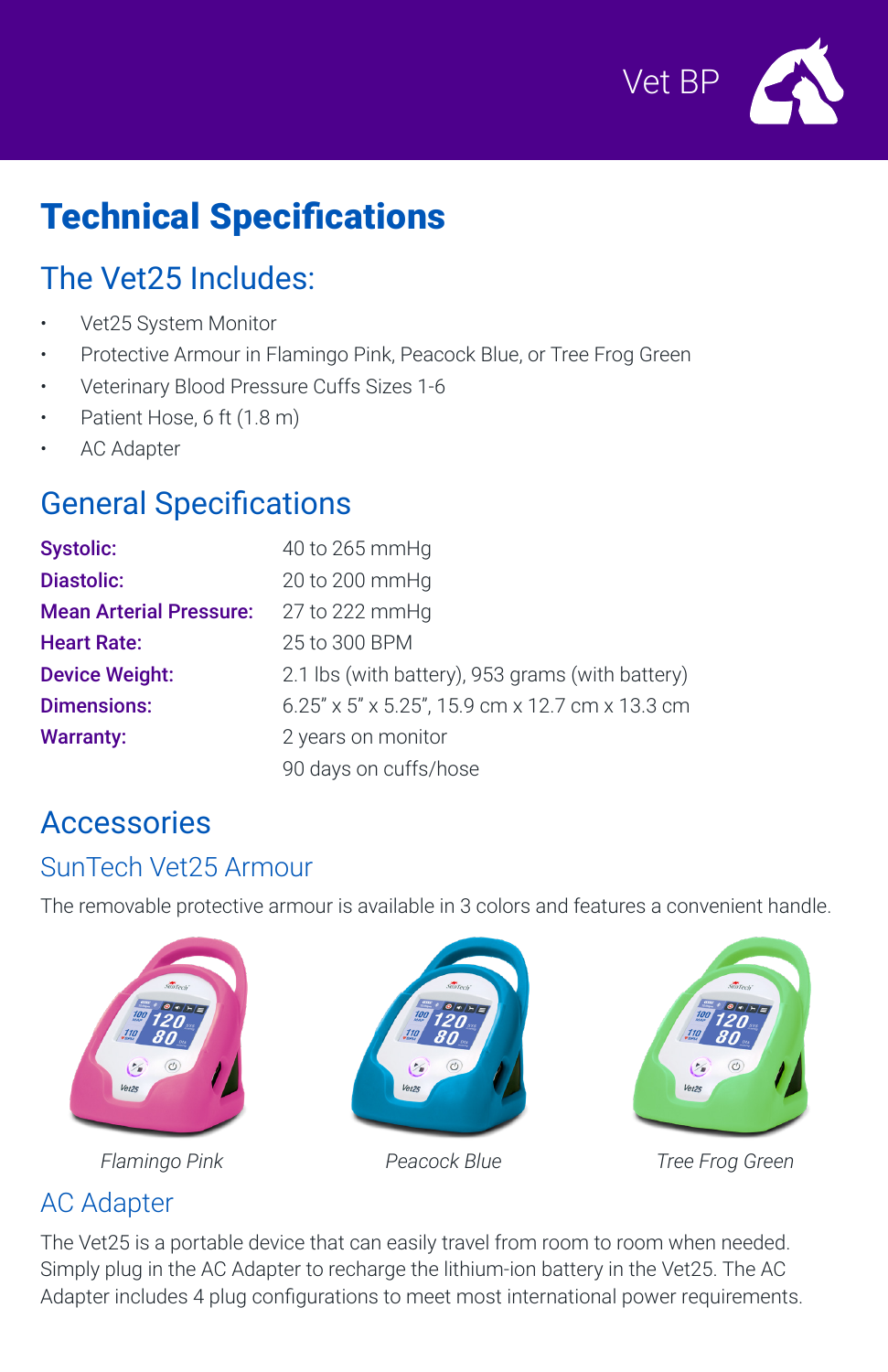## SunTech Veterinary Cuffs



Soft materials and rounded corners provide a gentle cuff solution. SunTech Medical BP cuffs are color-coded for quick size selection and range indicators ensure accurate cuff sizing and fit. Included with the Vet25 BP device are cuffs size 1–6. SunTech Vet BP cuffs can be used with other veterinary BP monitors! Ask about our SunTech Vet Cuff Conversion Kit.



With more than 30 years dedicated to developing our world-class blood pressure technology, we are confident that we don't miss a beat so you won't either. It's our legacy. It's SunTech Medical. *It's The Difference In Clinical Grade.* 

SunTech Medical, Inc. 507 Airport Boulevard, Suite 117 Morrisville, NC 27560-8200 USA Tel: + 1.919.654.2300 1.800.421.8626 Fax: +1.919.654.2301 SunTechMed.com

SunTech Medical (Shenzhen) Co., Ltd. 105 HuanGuan South Road, Suite 15 2~3/F DaHe Community Guanlan, LongHua District, Shenzhen GuangDong PRC 518110 Tel.: + 86.755.29588810 + 86.755.29588986 (Sales) + 86.755.29588665 (Service) Fax: + 86.755.29588829 SunTechMed.com.CN

82-0519-00 MA Rev.F